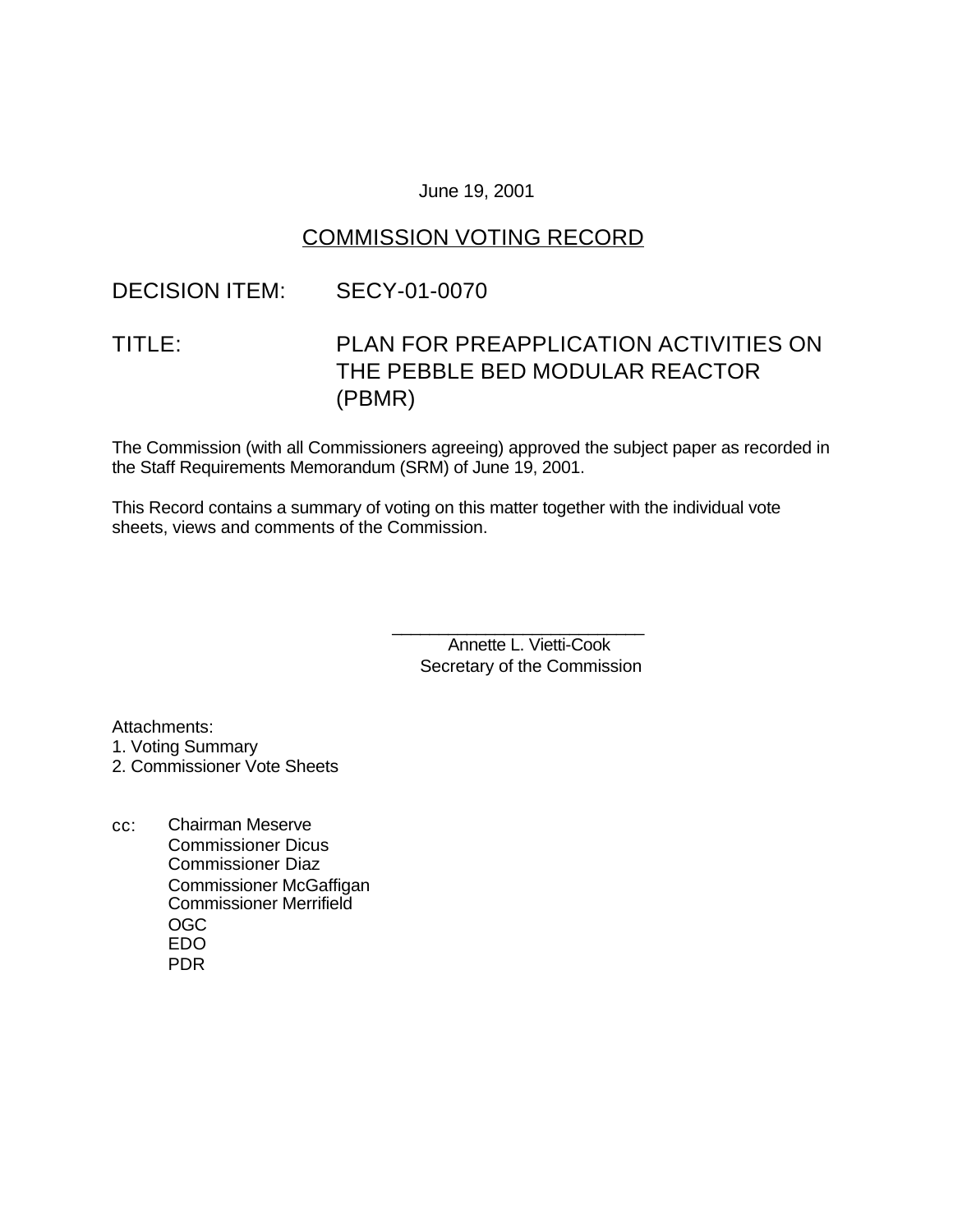### VOTING SUMMARY - SECY-01-0070

### RECORDED VOTES

|                    | <b>NOT</b><br>APRVD DISAPRVD ABSTAIN PARTICIP COMMENTS |   | DATE    |
|--------------------|--------------------------------------------------------|---|---------|
| CHRM. MESERVE      | X                                                      | X | 5/16/01 |
| <b>COMR. DICUS</b> | X                                                      |   | 6/4/01  |
| COMR. DIAZ         | X                                                      |   | 5/22/01 |
| COMR. McGAFFIGAN X |                                                        | X | 6/6/01  |
| COMR. MERRIFIELD X |                                                        | X | 5/31/01 |

## COMMENT RESOLUTION

In their vote sheets, all Commissioners approved the staff's recommendation and some provided additional comments. Subsequently, the comments of the Commission were incorporated into the guidance to staff as reflected in the SRM issued on June 19, 2001.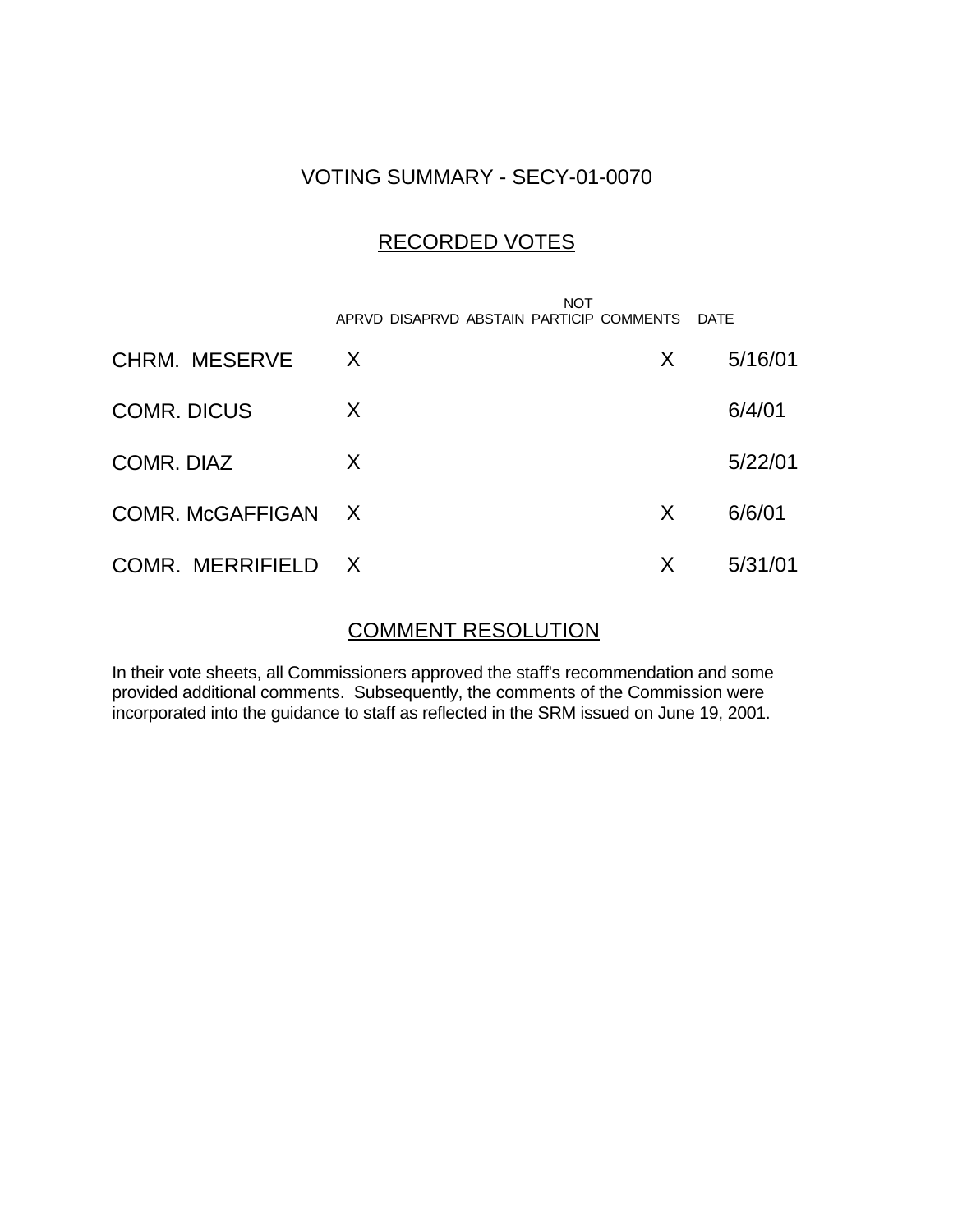#### **Commissioner Comments on SECY-01-0070**

#### Chairman Meserve

I approve the staff's plan for preapplication activities on the pebble bed modular reactor (PBMR). I encourage the staff to keep the Commission informed as to its progress on these activities, and to seek Commission guidance promptly when policy issues are identified for resolution. In its development of a regulatory framework and approach to licensing, the staff should also clearly identify policy issues that the NRC is not able to resolve without Congressional action to modify provisions in the NRC's governing statutes.

I understand that Exelon may rely in part on the results of a test program using a South African prototype plant in order to demonstrate compliance with U.S. requirements. Experience with the design certification of the passive light-water reactors indicates that the scope and content of a testing and analysis program may take considerable time to resolve. In light of the unique features of the PBMR and the fact that the tests will be conducted outside the U. S., the staff should include consideration of the prototype test program and associated activities within the scope of its preapplication activities.

#### Commissioner McGaffigan

I would urge the staff to bring policy issues to the Commission's attention promptly, particularly issues which may require legislative resolution. For example, Exelon apparently would like to pay one amount for Price-Anderson primary insurance for an entire site and not separate amounts for each unit. I believe that will require an amendment to the Atomic Energy Act. Similarly, Exelon apparently would like its license application to be exempt from antitrust review. The Commission has been requesting a statutory change that would end our role in antitrust reviews of new license applications, but until the Commission's request is approved by Congress and enacted into law, section 105 of the Atomic Energy Act clearly requires the Commission, after receiving the advice of the Attorney General, to make an antitrust finding on each application. I do not believe that the Commission has the authority to exempt Exelon from this antitrust review. A statutory change would also be needed, in my view, if Exelon does not want to file a separate license application for each unit or to establish a decommissioning trust fund for each unit. If I am correct that numerous statutory changes would be required to implement Exelon's desired licensing approach, the sooner that is brought to the Commission's and Congress' attention, the more likely it will be that Congress will consider the resolution of these matters in the context of the overall energy policy debate. If statutory changes are necessary to implement Exelon's desired licensing approach, the staff should recommend whether or not the Commission should support each such change.

#### Commissioner Merrifield

I approve the staff's recommendation to proceed with preapplication activities on the pebble bed modular reactor (PBMR), including the DOE-sponsored high-temperature gas-cooled reactor (HTGR) technology assessment and transfer activities, described in Attachment 2 of SECY-01- 0070.